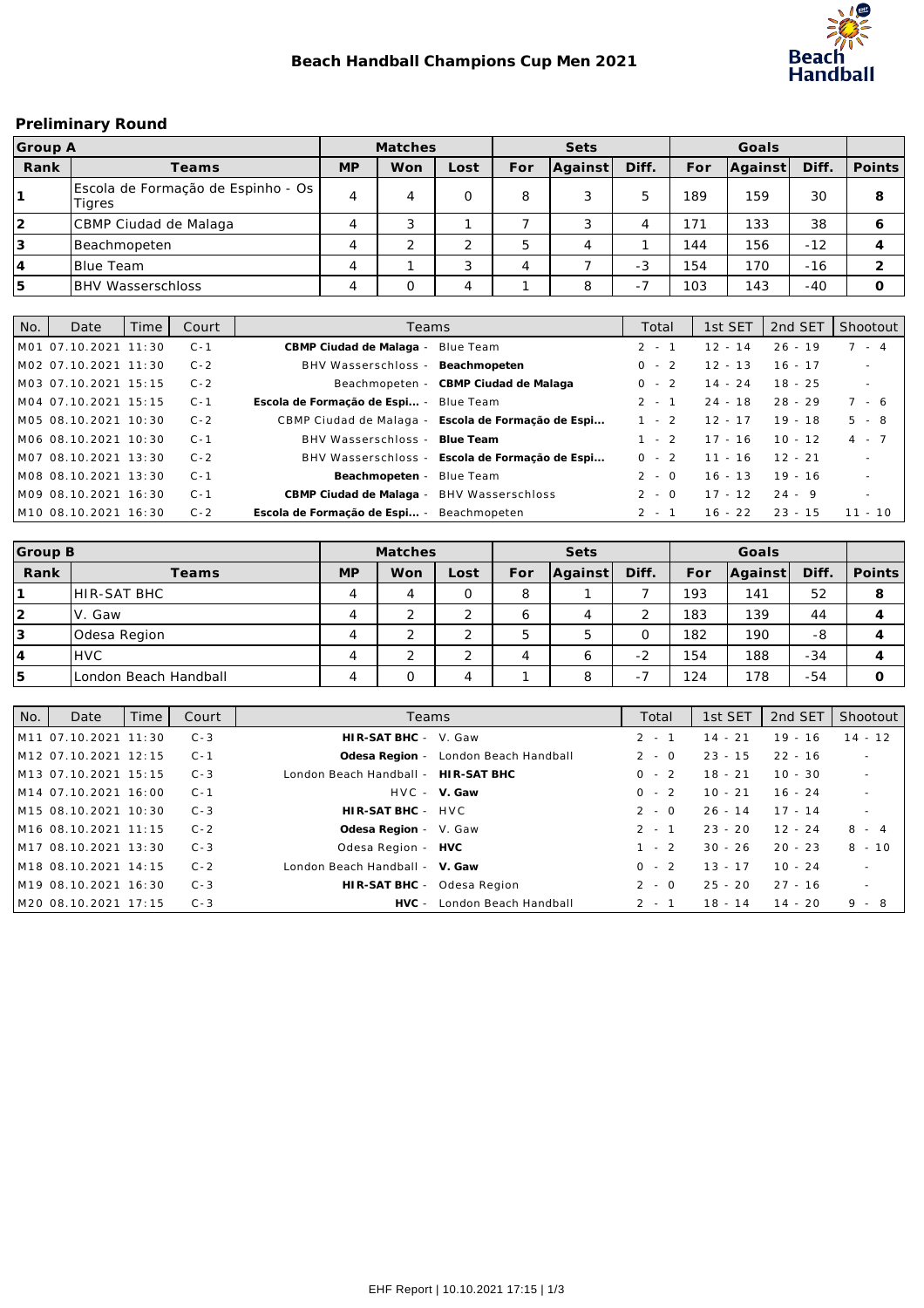## **Beach Handball Champions Cup Men 2021**



| Group C        |                         |           | Matches |           |        | Sets    |       |     | Goals   |       |        |
|----------------|-------------------------|-----------|---------|-----------|--------|---------|-------|-----|---------|-------|--------|
| Rank           | Teams                   | <b>MP</b> | Won     | Lost      | For    | Against | Diff. | For | Against | Diff. | Points |
|                | IBHT Petra Plock        | 4         | Δ       |           | 8      |         |       | 162 | 127     | 35    | 8      |
| $\overline{2}$ | <b>IBHC Sand Devils</b> | 4         |         |           |        | 3       |       | 182 | 138     | 44    |        |
| Ι3             | lCincomaisum A.C.       | 4         |         | $\bigcap$ |        | 4       |       | 159 | 157     | ◠     |        |
| 4              | IASD Grosseto Handball  | 4         |         | 3         | $\sim$ | 6       | -4    | 135 | 176     | $-41$ |        |
| 5              | Fervas BHC              |           |         |           |        | 8       | -8    | 121 | 161     | $-40$ |        |

| No. | Date                  | Time | Court   | Teams                                    |                                         | Total   | 1st SET   | 2nd SET   | Shootout |
|-----|-----------------------|------|---------|------------------------------------------|-----------------------------------------|---------|-----------|-----------|----------|
|     | M21 07.10.2021 12:15  |      | $C - 2$ |                                          | BHC Sand Devils - Cincomaisum A.C.      | $2 - 1$ | $28 - 16$ | $15 - 18$ | $8 - 4$  |
|     | IM22 07.10.2021 12:15 |      | $C - 3$ | BHT Petra Plock - Fervas BHC             |                                         | $2 - 0$ | $16 - 7$  | $20 - 16$ | $\sim$   |
|     | IM23 07.10.2021 16:00 |      | $C - 2$ |                                          | Fervas BHC - BHC Sand Devils            | $0 - 2$ | $12 - 26$ | $13 - 14$ |          |
|     | IM24 07.10.2021 16:00 |      | $C - 3$ | ASD Grosseto Handball - Cincomaisum A.C. |                                         | $0 - 2$ | $20 - 25$ | $18 - 26$ |          |
|     | M25 08.10.2021 11:15  |      | $C - 1$ |                                          | BHC Sand Devils - ASD Grosseto Handball | $2 - 0$ | $22 - 14$ | $21 - 12$ |          |
|     | IM26 08.10.2021 11:15 |      | $C - 3$ |                                          | BHT Petra Plock - Cincomaisum A.C.      | $2 - 0$ | $20 - 15$ | $12 - 10$ |          |
|     | M27 08.10.2021 14:15  |      | $C - 1$ |                                          | BHT Petra Plock - ASD Grosseto Handball | $2 - 0$ | $25 - 19$ | $20 - 12$ |          |
|     | M28 08.10.2021 14:15  |      | $C - 3$ |                                          | Fervas BHC - Cincomaisum A.C.           | $0 - 2$ | $18 - 21$ | $18 - 24$ |          |
|     | M29 08.10.2021 17:15  |      | $C - 2$ | BHC Sand Devils - BHT Petra Plock        |                                         | $1 - 2$ | $26 - 20$ | $16 - 21$ | 6-8      |
|     | IM30 08.10.2021 17:15 |      | $C - 1$ | ASD Grosseto Handball - Fervas BHC       |                                         | $2 - 0$ | $20 - 19$ | $20 - 18$ | $\sim$   |

# **Consolation Round (13-15)**

| Group 1 |                          |           | <b>Matches</b> |      |     | Sets    |                          |     | Goals   |        |        |
|---------|--------------------------|-----------|----------------|------|-----|---------|--------------------------|-----|---------|--------|--------|
| Rank    | Teams                    | <b>MP</b> | Won            | ∟ost | For | Against | Diff.                    | For | Against | Diff.  | Points |
|         | <b>BHV Wasserschloss</b> |           |                | 0    |     | 0       |                          | 81  | 52      | 29     |        |
| 2       | London Beach Handball    |           |                |      |     | . .     | $\overline{\phantom{0}}$ |     | 82      | $-1^7$ |        |
| Ι3      | Fervas BHC               |           |                | ╭    |     | 4       | тû                       | 64  | 82      | $-18$  |        |

| No. | Date                      | Time I | Court   | Teams                                     | Total |                             | 1st SET 1 2nd SET 1 Shootout  |
|-----|---------------------------|--------|---------|-------------------------------------------|-------|-----------------------------|-------------------------------|
|     | IM37 09.10.2021 09:45 C-2 |        |         | Fervas BHC - BHV Wasserschloss            |       | $0 - 2$ 20 - 21 6 - 16      |                               |
|     | IM38 09.10.2021 13:30     |        | $C - 3$ | London Beach Handball - Fervas BHC        |       |                             | 2 - 1 12 - 15 22 - 13 11 - 10 |
|     | IM39 10.10.2021 10:00     |        | $C - 3$ | BHV Wasserschloss - London Beach Handball |       | $2 - 0$ $23 - 12$ $21 - 14$ |                               |

### **Consolation Round (9-12)**

| Group 1 |                              |           | Matches |                |     | Sets    |       |     | Goals   |       |        |
|---------|------------------------------|-----------|---------|----------------|-----|---------|-------|-----|---------|-------|--------|
| Rank    | Teams                        | <b>MP</b> | Won     | Lost           | For | Against | Diff. | For | Against | Diff. | Points |
|         | IBlue Team                   |           |         | 0              |     | $\sim$  |       | 131 | 107     | 24    |        |
| 2       | <b>ASD Grosseto Handball</b> | ٮ         |         |                |     | 4       |       | 130 | 146     | $-16$ |        |
| 13      | Odesa Region                 |           |         | ⌒              |     | 4       |       | 134 | 124     | 10    |        |
| 14      | IHVC                         |           |         | $\overline{ }$ |     | 6       | -4    | 44  | 162     | $-18$ |        |

| No. | Date                 | Time | Court   | Teams                                | Total   | 1st SET   | 2nd SET             | Shootout  |
|-----|----------------------|------|---------|--------------------------------------|---------|-----------|---------------------|-----------|
|     | M31 09.10.2021 09:00 |      | C - 3   | Odesa Region - HVC                   | $2 - 0$ | $22 - 16$ | $28 - 23$           | $\sim$    |
|     | M32 09.10.2021 09:45 |      | $C - 1$ | Blue Team - ASD Grosseto Handball    | $2 - 0$ | $23 - 12$ | $19 - 10$           | $\sim$    |
|     | M33 09.10.2021 13:30 |      | $C - 1$ | ASD Grosseto Handball - Odesa Region | 2 - 1   |           | $17 - 20$ 22 - 20   | 7 - 6     |
|     | M34 09.10.2021 13:30 |      | $C - 2$ | HVC - Blue Team                      | $1 - 2$ |           | $20 - 23$ $21 - 20$ | $6 - 7$   |
|     | M35 10.10.2021 10:45 |      | $C - 1$ | Odesa Region - Blue Team             | $1 - 2$ | $18 - 20$ | $16 - 14$           | $4 - 5$   |
|     | M36 10.10.2021 10:45 |      | $C - 2$ | HVC - ASD Grosseto Handball          | $1 - 2$ | $18 - 17$ | $30 - 34$           | $10 - 11$ |

#### **Quarter-finals**

| No. | Date                                                           | Time I | Court | Teams                                         | Total |                             | 1st SET 2nd SET Shootout |
|-----|----------------------------------------------------------------|--------|-------|-----------------------------------------------|-------|-----------------------------|--------------------------|
|     | M40 09.10.2021 11:15                                           |        | $C-1$ | Escola de Formação de Espi - Cincomaisum A.C. |       | $2 - 0$ $24 - 18$ $27 - 20$ | $\sim$ $-$               |
|     | $\begin{bmatrix} M41 & 09.10.2021 & 11:15 & C-2 \end{bmatrix}$ |        |       | HIR-SAT BHC - Beachmopeten                    |       | $2 - 1$ $22 - 23$ $27 - 20$ | 13 - 12                  |
|     | M42 09.10.2021 12:00                                           |        |       | BHT Petra Plock - CBMP Ciudad de Malaga       |       | $0 - 2$ 18 - 24 14 - 18     |                          |
|     | M43 09.10.2021 12:00                                           |        | $C-2$ | V. Gaw - BHC Sand Devils                      | 2 - 1 | $28 - 18$ $20 - 22$         | 6 - 4                    |